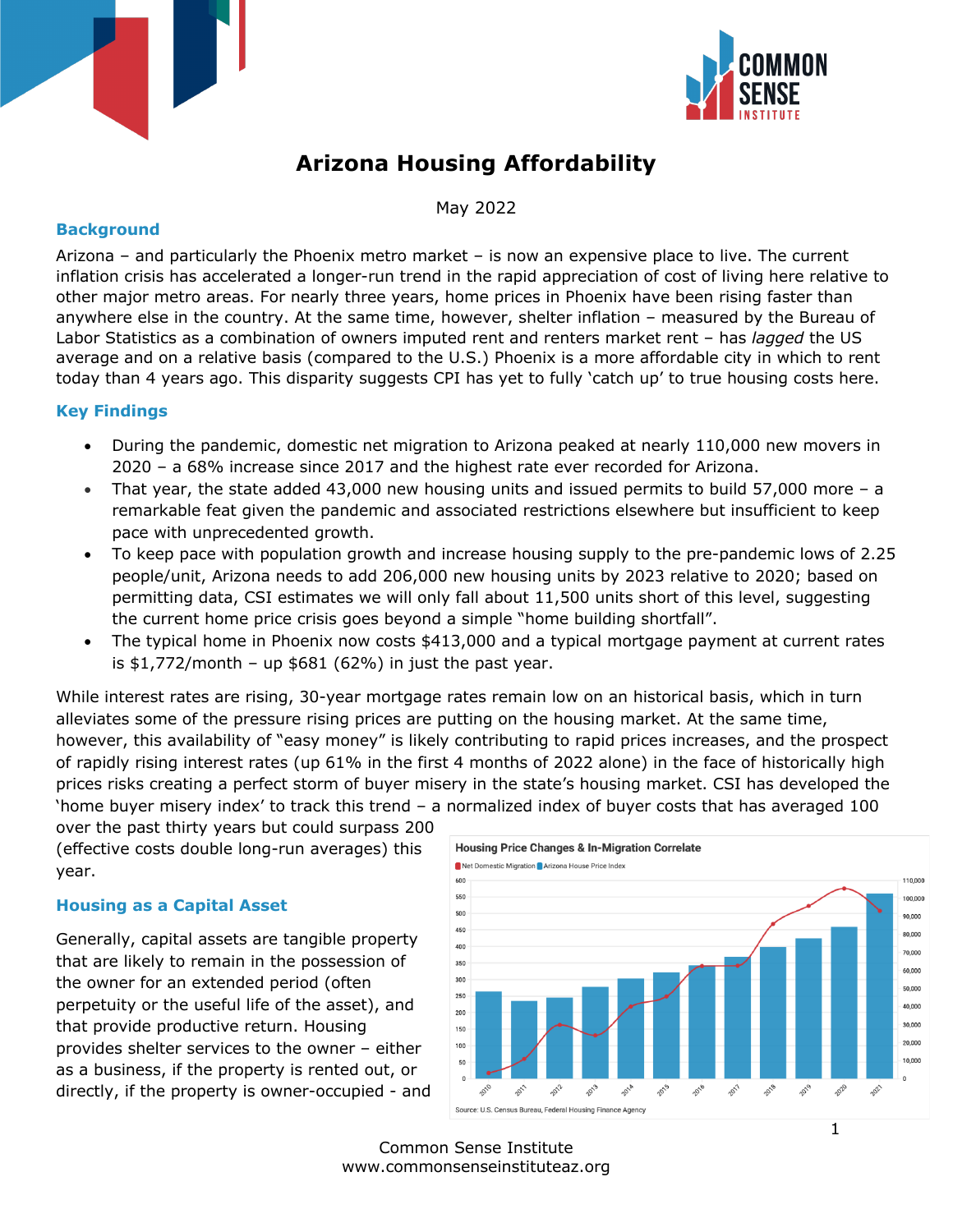



therefore is an *investment* and not *consumption*. And since the housing provides a perpetual claim on this rental income stream, it can be resold to future investors, often at higher than purchase price.

Demand for housing – the asset – has clearly outpaced supply in Phoenix. Some of these supply constraints are real: the supply of land in the urban core is fixed and largely developed. Others are nationally driven: lender regulations that make it more difficult to obtain financing and rising interest rates tilt the asset markets in favor of professional investors, who are more likely to be cash buyers. According to an analysis by Redfin<sup>i</sup>, nearly a third of Phoenix home sales are to cash buyers. Still others are local: land-use restrictions that make dividing existing parcels difficult or limit the density of development of those parcels favor incumbent owners over new entrants and distort the market quality of housing



(leading to an over-supply of relatively more expensive single-family homes on larger lots). This is occurring even as demand – fueled by large in-migration since the pandemic – has risen rapidly.

As a result, housing prices in Phoenix are growing at their fastest pace ever, and price increases are highest in the lower-tier stock. Prices for an entry-level home in the Phoenix metro area have risen 77% since 2019 – versus 68% for Phoenix homes overall and a 40% rate for the United States.

This raises another key point: housing is a

*stock*, not a *flow*. Any new units add to the total supply of housing in a market regardless of grade, and in-market movers from existing to new homes provides a key opportunity for first-time buyers to acquire existing single-family homes in the resale market. Regulations which restrict new development (for example, by requiring a certain proportion of new housing have below-market rents) reduce the willingness of existing owners to move, which in turn reduces opportunities for first-time buyers.

Historical evidence suggests a way to control the price of housingis to grow the housing stock more quickly than population. With a 1–3 year lag, if policymakers can support the development of new units *of any quality* housing price inflation should moderate somewhat. During periods of sustained housing market underproduction, price elevations follow. However, other factors – low interest rates and money supplies rising faster than economic growth – are likely dominant but outside the influence of state and local policy levers. While the supply of housing has failed to keep up with population growth recently (rising from a low of



2.25 people/unit in 2011 to over 2.30 in 2020), housing prices have become untethered recently from this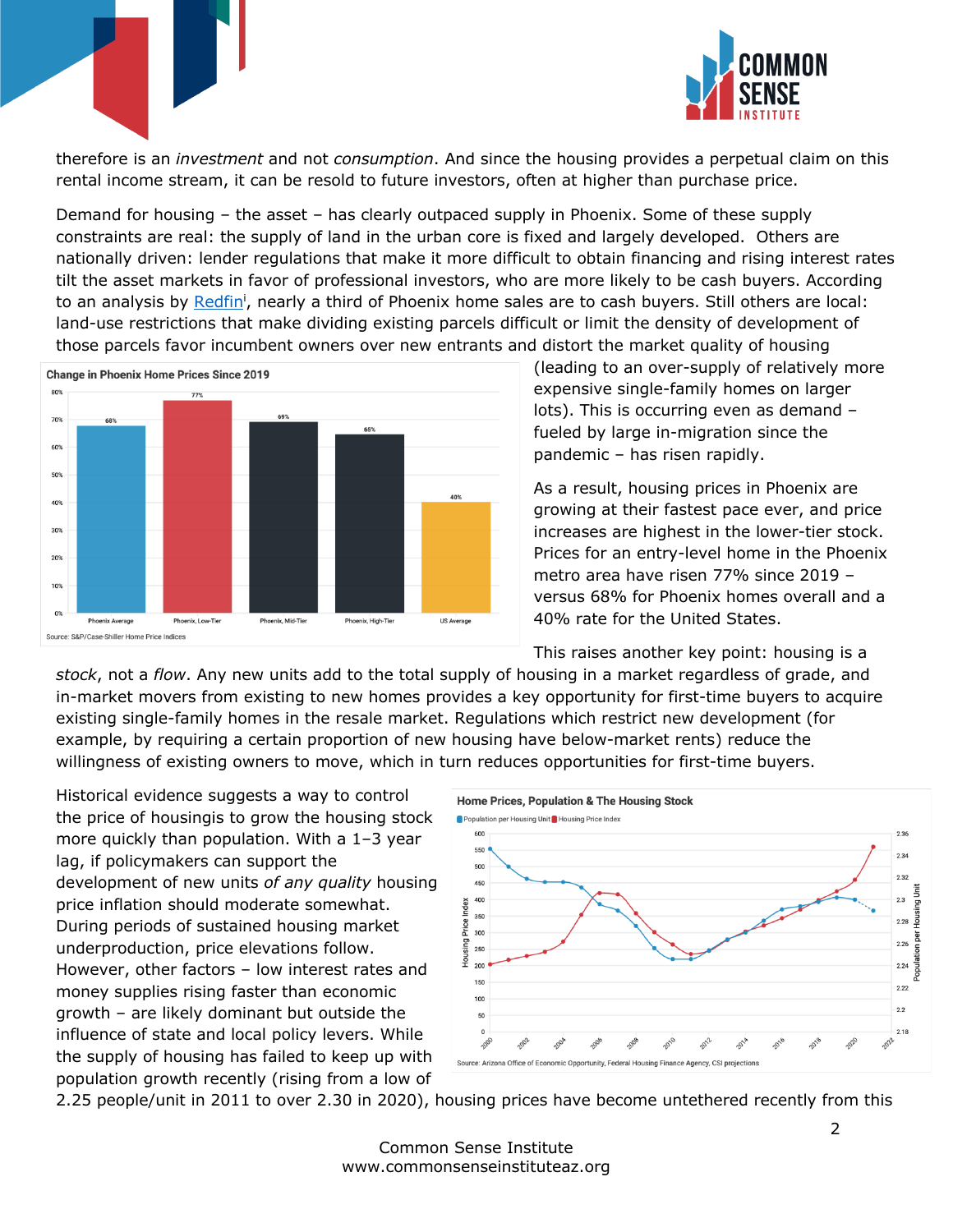



Finally, we note that markets – including for housing – are sensitive to both prices, and the cost of money. When money is cheap, prices tend to be higher, but a market remains relatively accessible (consider the market for higher education and the abundance of federal loan money). Correspondingly, a rising cost of money should lead to falling prices, maintaining equilibrium. However, the rare combination of both high costs of money and high prices can create particularly miserable conditions for buyers – the prospect of which in housing prompted CSI to create a "home buyers misery

metric, and CSI's projections of rapid home construction based on building permits have this number coming back down by 2023. Further, a gradual decline in housing per capita over ten years is difficult to reconcile with a sudden acceleration in home prices over the last 18-24 months.

Nonetheless, CSI has heard anecdotally that labor and material shortages may be disrupting the historical relationship between building permits and housing unit growth. To the extent this is true, CSI may be overestimating new construction in Arizona, and the true supply problem may be larger than contemplated here.



index" of normalized summed mortgage rates and home prices. Note by this measure, even as home prices in Phoenix have risen more than 44% over

their prior peak, the "misery index" has increased only 26% over its prior peak – buttressed by relatively lower 30-year mortgage rates today than in 2006. Still, conditions in housing now are more difficult for buyers than ever before, and rapidly rising interest rates are likely to outpace any possible relief in prices, further reducing market accessibility.

According to Zillow, the value of a typical Phoenix home was \$413,000 in March – versus \$212,000 just five years earlier. At prevailing rates, a typical homebuyer can expect to pay \$1,772/month to buy a home today, an increase of \$681 (62%) over the past year. If interest rates increase to 8% by the end of the year – *even if home price appreciation slows to just 8% over the next 12 months* – typical monthly homeownership costs would rise to \$2,573 and the buyers 'misery index' would reach 215 (nearly 40% above its prior peak and more than double its 30-year average of about 100).



**The typical Phoenix home was worth \$212,000 in 2017. Today, buyers can expect to pay \$413,000.**

**Monthly payments are now \$1,772/month - \$681 (62%) higher over the past year.**